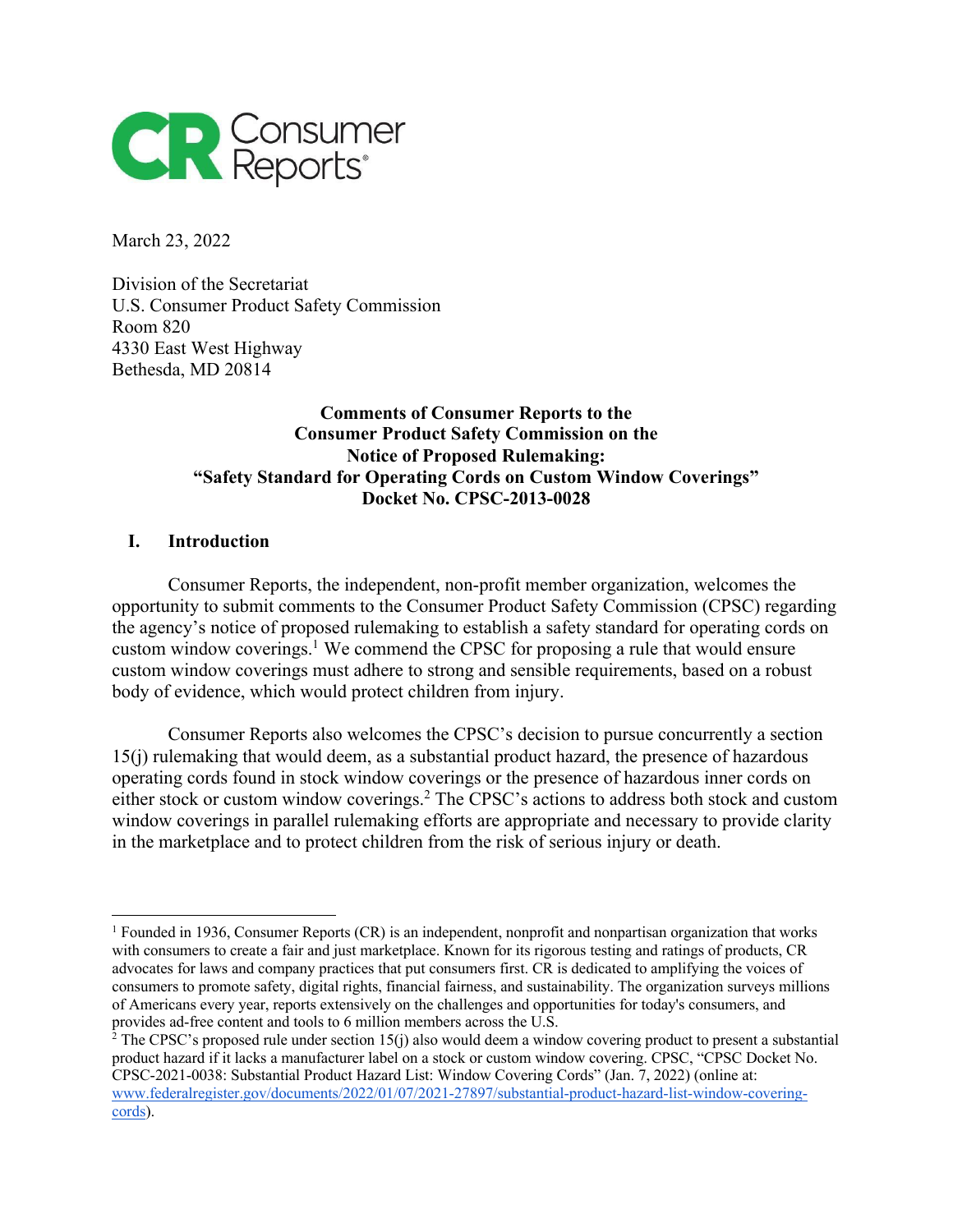## **II. The CPSC's proposed rule appropriately addresses hazardous window covering cords after decades of delay and inadequate action in the manufacturer-controlled voluntary standards development process.**

For nearly forty years, the CPSC has been warning parents and the public about the hazards associated with window covering cords. Despite the clear and persistent strangulation hazard, the voluntary standards development process for window covering cords has failed to protect young children from the serious risk of injury or death from strangulation. As a result, fatal and non-fatal incidents related to window covering cords continue to be reported, with at least eight children dying from strangulation by window covering cords every year.

Since 1996, the voluntary standards process has yielded numerous iterations of a standard that have not adequately addressed the serious hazards associated with operating and inner cords. Repeatedly, the voluntary standard has placed the burden on consumers to keep hazardous and accessible cords out of reach of children with many of the updates to the standard focusing on "tension devices," which require proper installation by the consumer to be effective, and updates to instructions and warnings.<sup>3</sup> Frustrated with the delays and piecemeal attempts to address these hazards, Consumer Reports,<sup>4</sup> along with partner organizations, formally petitioned the CPSC in 2013—nearly nine years ago—to promulgate a strong mandatory standard to eliminate the strangulation hazards posed by accessible cords in all window coverings.<sup>5</sup>

In 2018, ANSI/WCMA A100.1-2018, the American National Standard for Safety of Corded Window Covering Products (ANSI/WCMA-2018) was updated to include stronger safety standards for inner cords for stock and custom window coverings and operating cords for stock window coverings. Despite these updates, ANSI/WCMA-2018 fails to adequately address the hazards associated with the presence of accessible operating cords on custom window coverings, despite including requirements that—if applied more broadly—would help protect children across the board.<sup>6</sup>

There is no good reason why operating cords for custom window coverings should not meet the same requirements as operating cords for stock window coverings. Accessible operating cords for custom window coverings expose children to the same serious risk of injury or death from strangulation as those for stock window coverings. Without requiring custom window covering products to meet the performance requirements of the 2018 voluntary standard, serious incidents related to accessible operating cords on window coverings will continue to occur. As such, Consumer Reports strongly supports the CPSC's proposed rule to address the strangulation

<sup>3</sup> 87 Fed. Reg. 1014, 1027-28.

<sup>4</sup> Consumers Union is the former name of the advocacy division of Consumer Reports as well as the former name of the organization as a whole.

<sup>5</sup> Consumer Federation of America, "16 CFR § 1051 Petition for Rulemaking Eliminating Accessible Cords On Window Covering Products" (May 23, 2013) (online at: consumerfed.org/pdfs/window-covering-petition-final.pdf). <sup>6</sup> American National Standards Institute, "American National Standard For Safety Of Corded Window Covering Products" (Jan. 8, 2018) (online at:

webstore.ansi.org/standards/wcma/ansiwcmaa1002018?gclid=CjwKCAiAyPyQBhB6EiwAFUuaklXmrRPl1WnjUm qZ\_sGB2zGTCf94Ykjd9U4R4pKcWpPB4eOYuYcbehoCW8kQAvD\_BwE).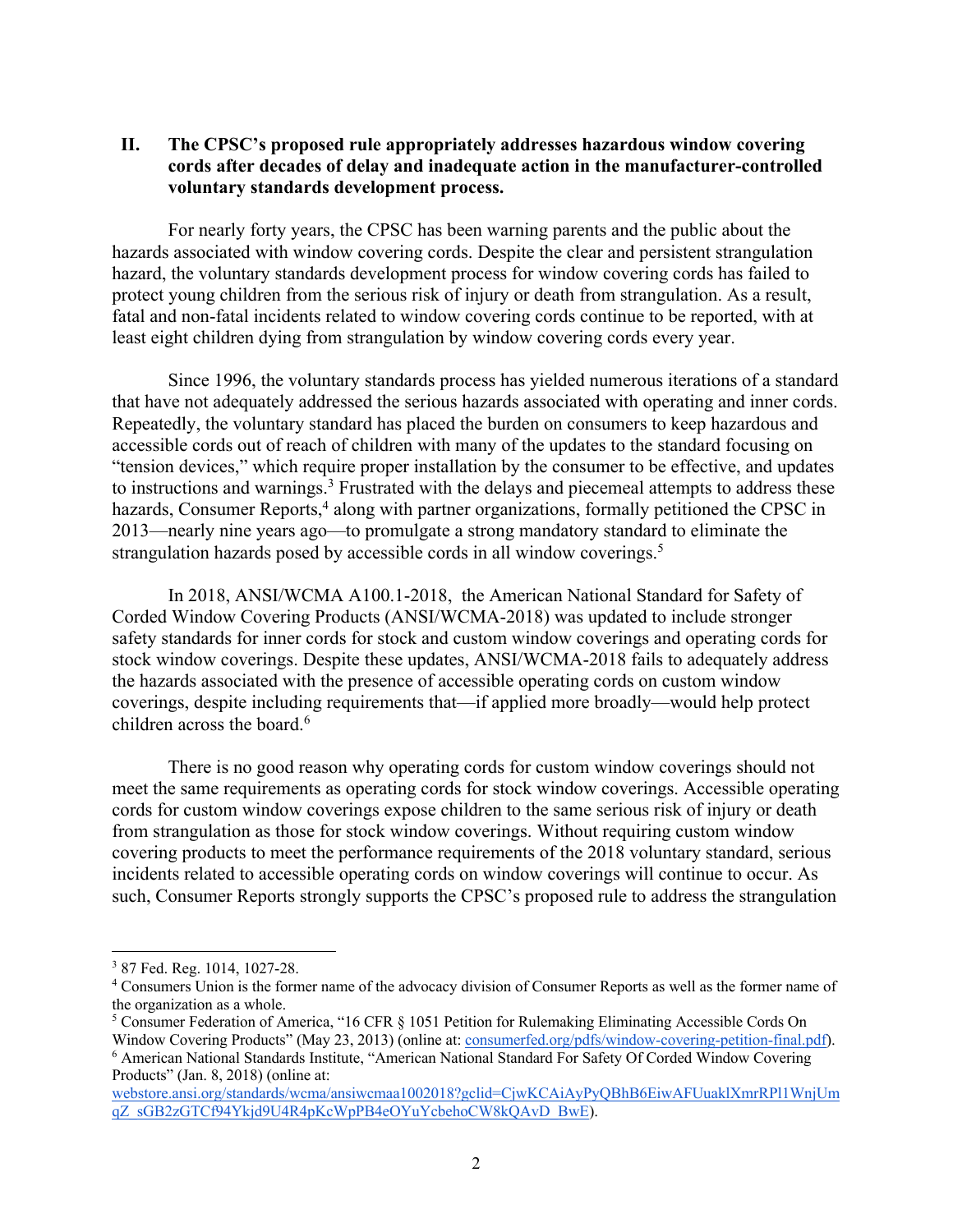hazards associated with accessible custom window covering cords and urges the agency to finalize it expeditiously.

### **III. Window covering cords continue to put infants and children at serious risk of injury or death and the CPSC should finalize a strong mandatory standard.**

As documented by the notice of proposed rulemaking and CPSC staff's briefing package, sufficient data exists to demonstrate the serious safety hazards linked to accessible window covering cords.7 The incident data shows that piecemeal attempts made through the voluntary standards process have failed, for nearly three decades, to adequately address these serious hazards. Despite the updates made to the voluntary standard in 2018, fatal and near-miss strangulation incidents continue to be reported.<sup>8</sup> The CPSC points out that for most of the reported incidents, "staff did not have enough information available to determine if the window covering was a stock or custom product."9

From January 2009 to December 2020, the CPSC cites a minimum of 194 fatal and nearmiss strangulations that occurred among children eight years old and younger.<sup>10</sup> The agency also estimates that at least eight children die each year as a result of strangulation by operating and inner cords on window coverings. CPSC staff was able to determine that at least 35 of the 194 incidents involved custom window coverings and reported that 30 of these 35 incidents were related to operating cords, including pull cords and continuous loops.<sup>11</sup> According to the notice of proposed rulemaking, CPSC staff has advised that the requirements in section 4.3.1 of ANSI/WCMA-2018 "would have prevented 100 percent of the incidents involving operating cords on custom window coverings" if these requirements had been in effect for custom window coverings.12

The compiled CPSC incident data includes information on how children have strangled on operating cords, including incidents where the child climbed on an item like a couch and accessed the cord.<sup>13</sup> Operating cords that are accessible and are long enough to wrap around a child's neck can result in serious injuries, including long-term or permanent vegetative states, or death. Such injuries or death can occur within minutes of a window covering cord wrapping around a child's neck and applying pressure on the airway, vessels, or nerves in the neck.<sup>14</sup>

Given the severity of the injuries, the hazards that accessible window covering cords present, and the continued industry delays in fully addressing the hazards, the CPSC is well

<sup>7</sup> CPSC, "Notice of Proposed Rulemaking: Safety Standard for Operating Cords for Custom Window Coverings," (Jan. 7, 2022) (online at: www.regulations.gov/docket/CPSC-2013-0028); CPSC, "Staff Briefing Package: Notices of Proposed Rulemaking to (1) Add Window Covering Cords to the Substantial Product Hazard List, and (2) Establish a Safety Standard for Operating Cords on Custom Window Coverings" (Oct. 6, 2021) (online at: www.cpsc.gov/s3fs-public/NPRs-Add-Window-Covering-Cords-to-Substantial-Product-Hazard-List-Establish-Safety-Standard-for-Operating-Cords-on-Custom-Window-Coverings-updated-10-29-2021.pdf). <sup>8</sup> *See* 87 Fed. Reg. 1022-23.

<sup>9</sup> *Id.* at 1024.

<sup>10</sup> *Id.* at 1022.

<sup>11</sup> *Id*. at 1015.  $12$  *Id.* 

<sup>13</sup> *Id.* at 1034.

<sup>14</sup> *Id*. at 1021-22.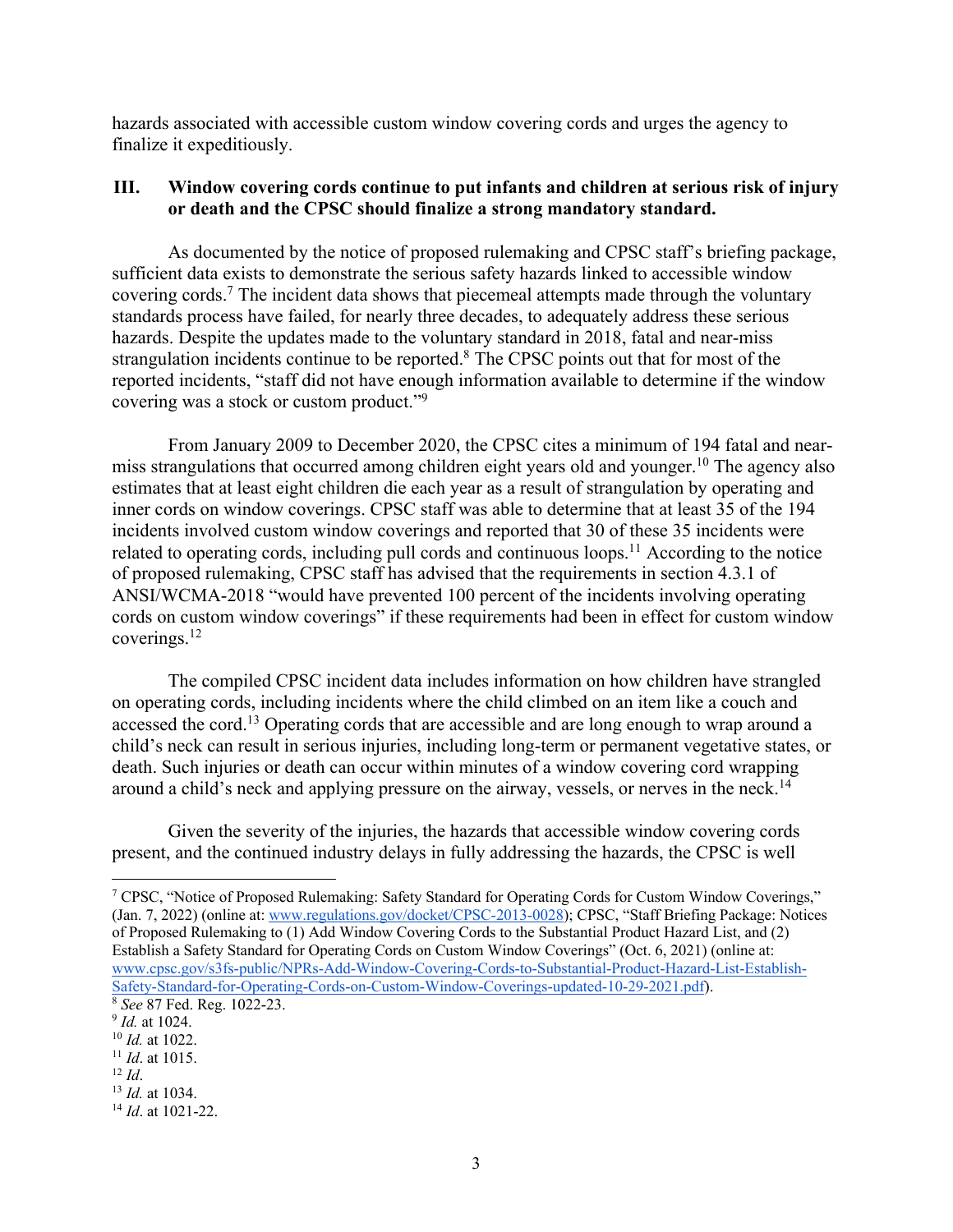within its discretion—and is correct—to promulgate a mandatory standard under sections 7 and 9 of the Consumer Product Safety Act. Consumer Reports agrees that the proposed standard will effectively minimize the strangulation hazards associated with accessible window covering cords that have not yet been adequately addressed.

## **IV. The CPSC properly determined that operating cords for custom window coverings should be required to adhere to effective minimum safety standards.**

It is appropriate for the CPSC to move forward with a mandatory standard for window coverings after decades of inadequate action. In today's market, custom window coverings make up an estimated 36-49 percent of all unit shipments, indicating that a large share of the market falls outside the current voluntary standard's safety requirements for operating cords under section 4.3.1 of ANSI/WCMA-2018.<sup>15</sup>

Moreover, sufficient data exists to demonstrate the continued presence of serious safety hazards linked to accessible window covering cords found on both stock and custom products.<sup>16</sup> As documented repeatedly over the years, operating and inner cords found in both stock and custom window coverings have been the source of too many preventable tragedies. Despite the updates made to the voluntary standard, fatalities and near-miss strangulations continue to be reported every year.17

In 2015, window covering manufacturers submitted comments in response to a CPSC advance notice of proposed rulemaking (ANPR) and stated that a mandatory rule would negatively impact the window covering industry.18 Since the agency's 2015 ANPR, the 2018 voluntary standard addressed the hazards associated with operating cords for stock window coverings, as well as inner cords for stock window coverings and custom window coverings. The CPSC has determined preliminarily that "window coverings substantially comply with the requirements for operating cords" in ANSI/WCMA-2018.19 This substantial compliance with the provisions of the 2018 voluntary standard shows that it is feasible for manufacturers to address the serious hazards and adjust product designs to protect children. The CPSC staff makes clear in its briefing package that an unreasonable risk of injury currently remains with operating cords on custom window coverings, and it must be addressed with the promulgation of this proposed rule.

<sup>15</sup> CPSC, "D+R International Market Research Final Report" (Feb. 2021) (online at: www.regulations.gov/document/CPSC-2013-0028-1579), p. 3.

<sup>&</sup>lt;sup>16</sup> CPSC, "Notice of Proposed Rulemaking: Safety Standard for Operating Cords for Custom Window Coverings," (Jan. 7, 2022) (online at: www.regulations.gov/docket/CPSC-2013-0028); CPSC, "Staff Briefing Package: Notices of Proposed Rulemaking to (1) Add Window Covering Cords to the Substantial Product Hazard List, and (2) Establish a Safety Standard for Operating Cords on Custom Window Coverings" (Oct. 6, 2021) (online at: www.cpsc.gov/s3fs-public/NPRs-Add-Window-Covering-Cords-to-Substantial-Product-Hazard-List-Establish-Safety-Standard-for-Operating-Cords-on-Custom-Window-Coverings-updated-10-29-2021.pdf).

 $17$  87 Fed. Reg. 1022-23.

<sup>18</sup> *Id.* at 1039. 19 *Id*.